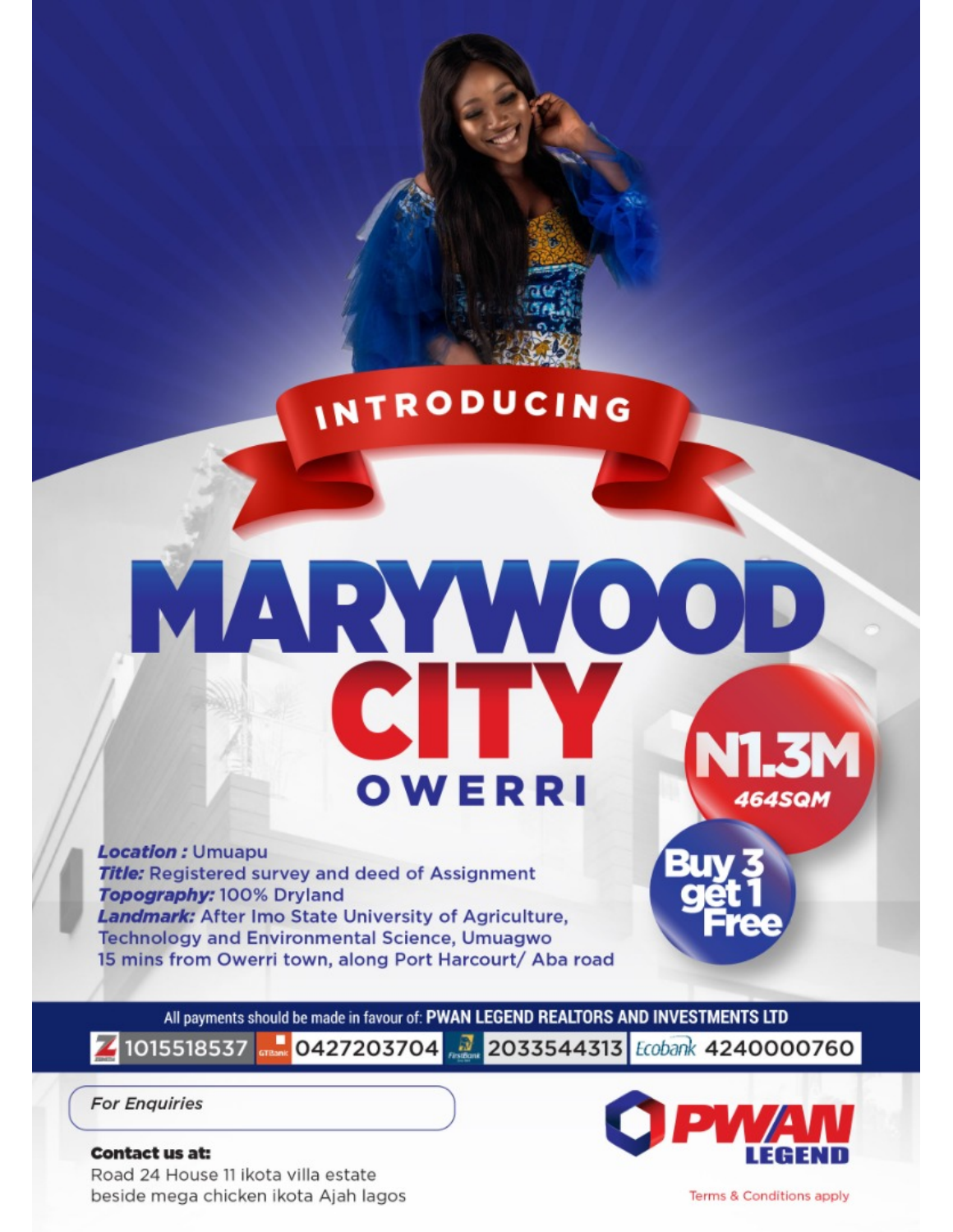

# OPWAN MARYWOOD CITY OWERRI **SUBSCRIPTION FORM**

| <b>NOTE: INSTANT PLOT RESERVATION</b>                                                                                       |                                                |  |
|-----------------------------------------------------------------------------------------------------------------------------|------------------------------------------------|--|
| <b>TYPES OF PLOTS:</b><br><b>RESIDENTIAL</b><br><b>COMMERCIAL (ATTRACTS 10%)</b>                                            | <b>AFFIX</b>                                   |  |
| <b>A PASSPORT</b><br>464 SQM<br><b>PHOTOGRAPH</b><br><b>DURATION:</b><br><b>PLOT SIZE:</b><br><b>INSTALMENT:</b>            |                                                |  |
| <b>DURATION:</b><br>PAYMENT PLAN: OUTRIGHT:<br>928SQM<br><b>NUMBERS OF PLOTS:</b><br><b>CORNER PIECE (S) (ATTRACTS 10%)</b> |                                                |  |
|                                                                                                                             |                                                |  |
|                                                                                                                             | <b>SECTION 1: SUBSCRIBERS DETAILS</b>          |  |
| <b>NAME:</b><br>Mr <sup>[]</sup> Mrs <sup>[]</sup>                                                                          |                                                |  |
| <b>Surname</b>                                                                                                              | <b>Other Names</b>                             |  |
|                                                                                                                             |                                                |  |
| <b>NAME OF SPOUSE:</b>                                                                                                      |                                                |  |
| <b>Surname</b><br><b>ADDRESS:</b>                                                                                           | <b>Other Names</b>                             |  |
|                                                                                                                             |                                                |  |
|                                                                                                                             |                                                |  |
| <b>DATE OF BIRTH:</b>                                                                                                       | <b>GENDER*</b><br><b>MALE</b><br><b>FEMALE</b> |  |
| <b>MARITAL STATUS*</b>                                                                                                      | <b>NATIONALITY*</b>                            |  |
| <b>OCCUPATION</b>                                                                                                           | <b>EMPLOYERS NAME</b>                          |  |
| <b>COUNTRY OF RESIDENCE</b>                                                                                                 | <b>LANGUAGE SPOKEN</b>                         |  |
| <b>EMAIL ADDRESS*</b>                                                                                                       |                                                |  |
| <b>TELEPHONE NUMBER*</b>                                                                                                    | <b>MOBILE NUMBER*</b>                          |  |
| <b>SECTION 2: NEXT OF KIN</b>                                                                                               |                                                |  |
|                                                                                                                             |                                                |  |
| <b>NAME:</b>                                                                                                                | <b>ADDRESS</b>                                 |  |
| <b>PHONE NUMBER</b>                                                                                                         |                                                |  |
| <b>EMAIL ADDRESS</b>                                                                                                        |                                                |  |
|                                                                                                                             |                                                |  |
| <b>SECTION 3: SUBSCRIBER'S DECLARATION</b>                                                                                  |                                                |  |
|                                                                                                                             |                                                |  |
|                                                                                                                             |                                                |  |
|                                                                                                                             |                                                |  |
|                                                                                                                             |                                                |  |
|                                                                                                                             | <b>FOR REFERRAL DETAILS</b>                    |  |
| <b>CONSULTANT NO/ID</b>                                                                                                     |                                                |  |
| <b>NAME</b>                                                                                                                 |                                                |  |
| <b>DATE</b>                                                                                                                 |                                                |  |
|                                                                                                                             |                                                |  |
| <b>PHONE NO</b>                                                                                                             |                                                |  |